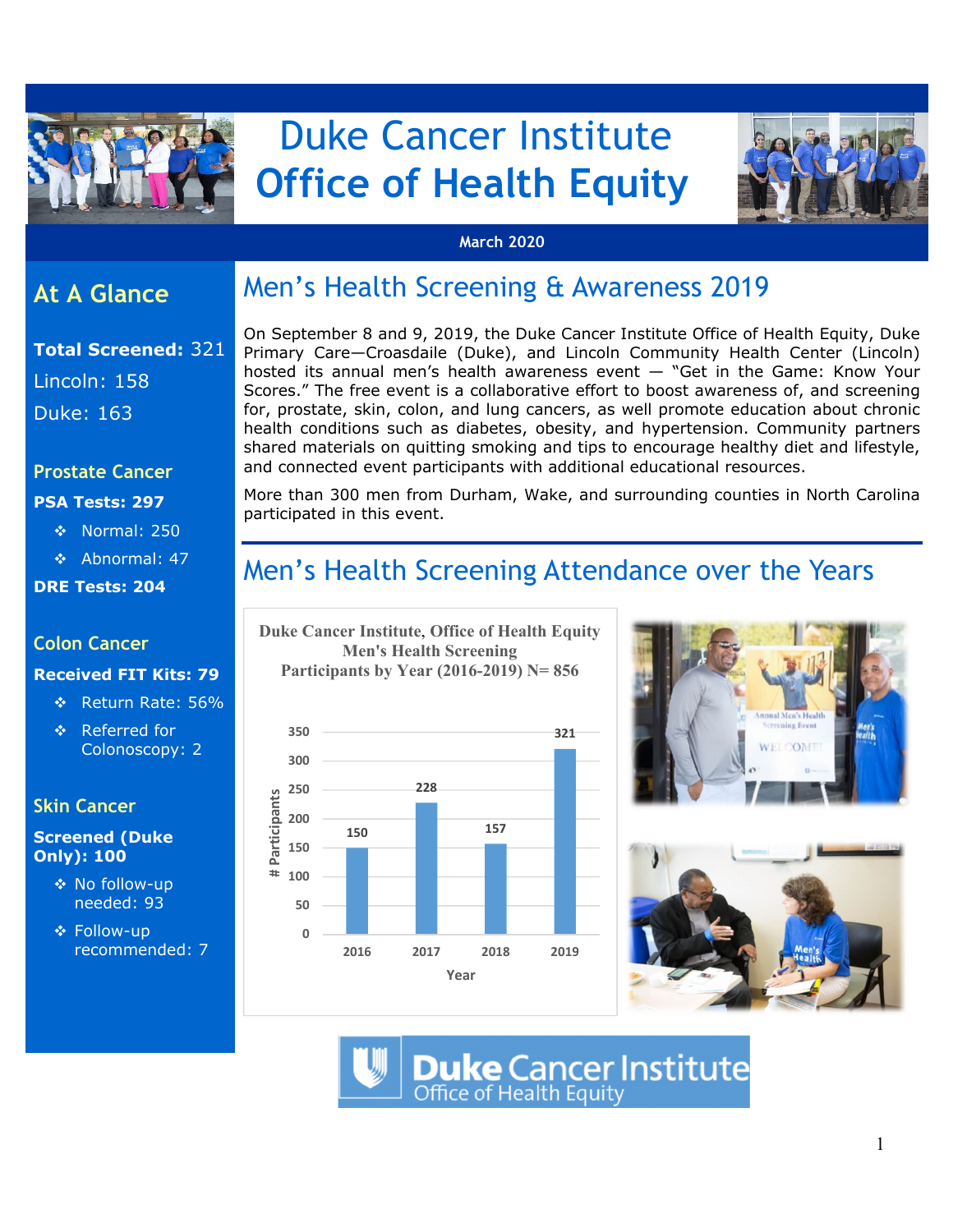# **2019 Attendee Demographic Characteristics**

**Home Radon** 

**Received Home Testing Kits: 79** 

#### **Blood Pressure**

#### **Screened: 286**

- $\div$  Hypertensive Crisis: 4
- ❖ High Blood Pressure (Stage 1 & 2): 187

Elevated: 21

Normal: 74

\*Categories represent blood pressure ranges outlined by the American Heart Association.

#### **Diabetes**

#### **Screened: 193**

Lincoln (81), Duke(112)

- ◆ Normal A1c value  $< 5.7: 112$
- ◆ Pre-diabetic A1c value 5.7 to 6.4: 74
- Diabetic A1c value  $> 6.5: 7$

**↑ A1c value**  $\geq$  12: 4

#### **HIV and Hepatitis C**

#### **Screened: 220**

- ◆ HIV Positive: 3
- Hep C Positive: 2







|                                                                | $N = 321$      | $\frac{0}{0}$ |
|----------------------------------------------------------------|----------------|---------------|
| Age (Mean Age= 53 yrs old)                                     |                |               |
| 20-29 yrs old                                                  | 15             | 4.7%          |
| 30-39 yrs old                                                  | 27             | 8.4%          |
| 40-49 yrs old                                                  | 88             | 27.4%         |
| 50-59 yrs old                                                  | 89             | 27.7%         |
| $60-69$ yrs old                                                | 72             | 22.4%         |
| 70-79 yrs old                                                  | 22             | $6.9\%$       |
| 80-89 yrs old                                                  | 6              | $1.9\%$       |
| Missing                                                        | $\overline{2}$ | 0.6%          |
| Race $(\% )$                                                   |                |               |
| <b>Black or African American</b>                               | 118            | 36.8%         |
| White                                                          | 30             | $9.3\%$       |
| Asian                                                          | 47             | 14.6%         |
| American Indian or Alaska Native                               | $\overline{2}$ | $0.6\%$       |
| Other                                                          | $\overline{2}$ | $0.6\%$       |
| Missing *Please note, the majority of men indicated ethnicity. | 122            | 38.0%         |
| Ethnicity (%)                                                  |                |               |
| Hispanic or Latino                                             | 108            | 33.6%         |
| Not Hispanic or Latino                                         | 6              | 1.9%          |
| Missing *Please note, the majority of men indicated race.      | 207            | 64.5%         |
| County $(\% )$                                                 |                |               |
| Durham                                                         | 164            | 51.1%         |
| Wake                                                           | 64             | 19.9%         |
| Orange                                                         | 25             | 7.8%          |
| Granville                                                      | 10             | 3.1%          |
| Vance                                                          | 7              | $2.2\%$       |
| Other*                                                         | 35             | 10.9%         |
| Where do you go to visit the doctor? $(\%)$                    |                |               |
| Duke Health                                                    | 68             | 21.2%         |
| <b>Lincoln Community Health Center</b>                         | 53             | 16.5%         |
| Other                                                          | 82             | 25.5%         |
| Nowhere, I need a primary care provider                        | 73             | 22.4%         |
| Missing                                                        | 45             | 14.0%         |
|                                                                |                |               |

\* Including Alamance, Chatham, Cumberland, Duplin, Edgecombe, Franklin,  $\frac{2}{3}$ Guilford, Halifax, Harnett, Johnston, Montgomery, Moore, Person, Randolph, and Warren counties.